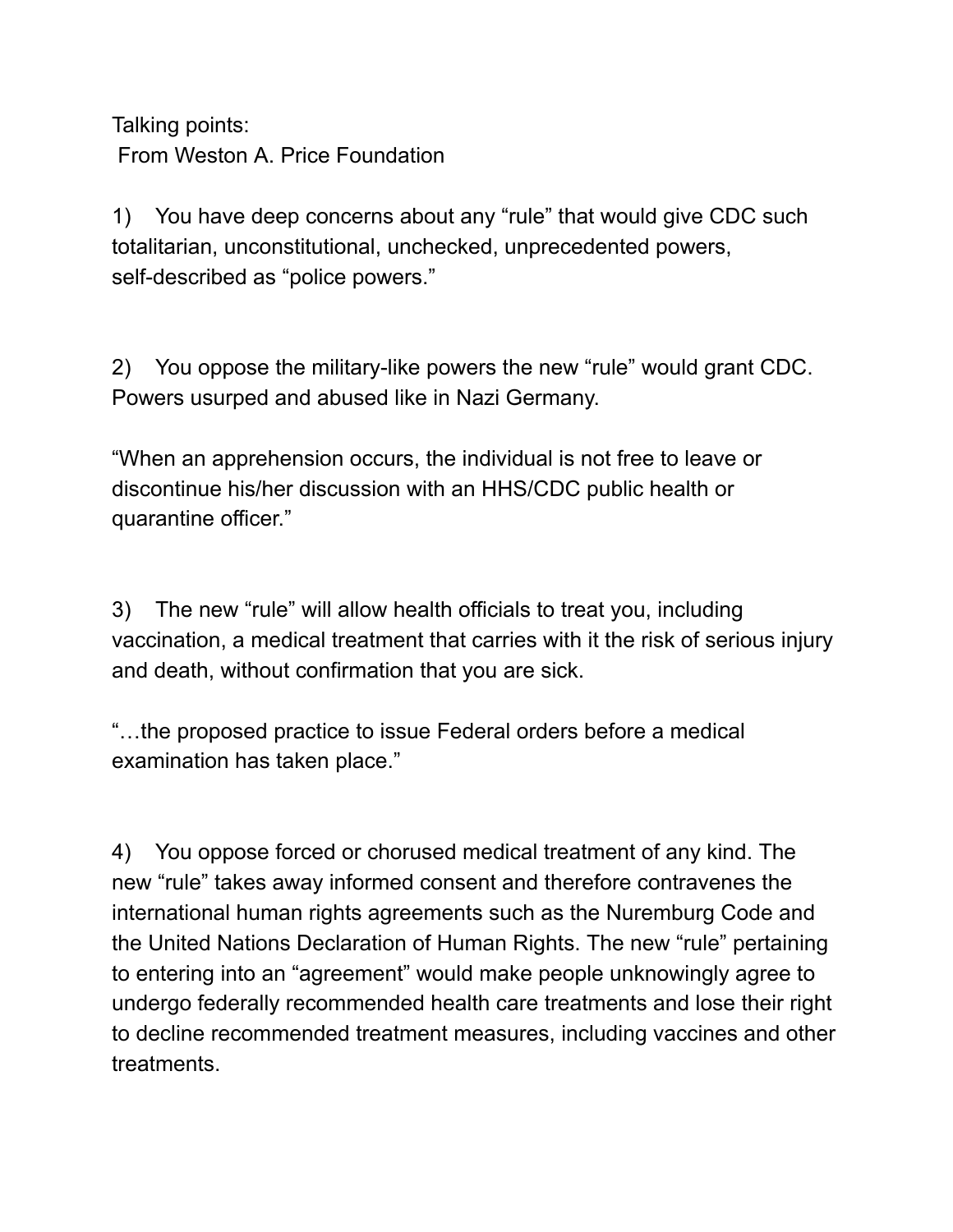"CDC may enter into an agreement with an individual, upon such terms as the CDC considers to be reasonably necessary, indicating that the individual consents to any of the public health measures authorized under this part, including quarantine, isolation, conditional release, medical examination, hospitalization, vaccination, and treatment: provided that the individual's consent shall not be considered as a prerequisite to any exercise of any authority under this part." [CJF emphasis added]

5) The new "rule" would give CDC unfettered power to add or delete any diseases that fit their criteria. For example, this means seasonal flu or measles or Zika may be added at CDC's discretion. You oppose such vague criteria.

"By its terms, subsection (a) does not seek to limit the types of communicable disease for which regulations may be enacted, but rather applies to all communicable diseases that may impact human health."

6) CDC is attempting to radically change their definition of what constitutes an "ill" person by including a wide range of vague symptoms such as an ill appearance that may be assessed by officials without medical training. You oppose this nebulous definition.

7) Simply being identified as having been at risk of exposure makes one classifiable as having a "pre communicable disease," which can thereby result in one's apprehension, quarantine and vaccination. You are firmly against this.

"HHS/CDC defines pre communicable stage to mean the stage beginning upon an individual's earliest opportunity for exposure to an infectious agent and ending upon the individual entering or reentering the communicable stage of the disease or, if the individual does not enter the communicable stage, the latest date at which the individual could reasonably be expected to have the potential to enter or reenter the communicable stage."